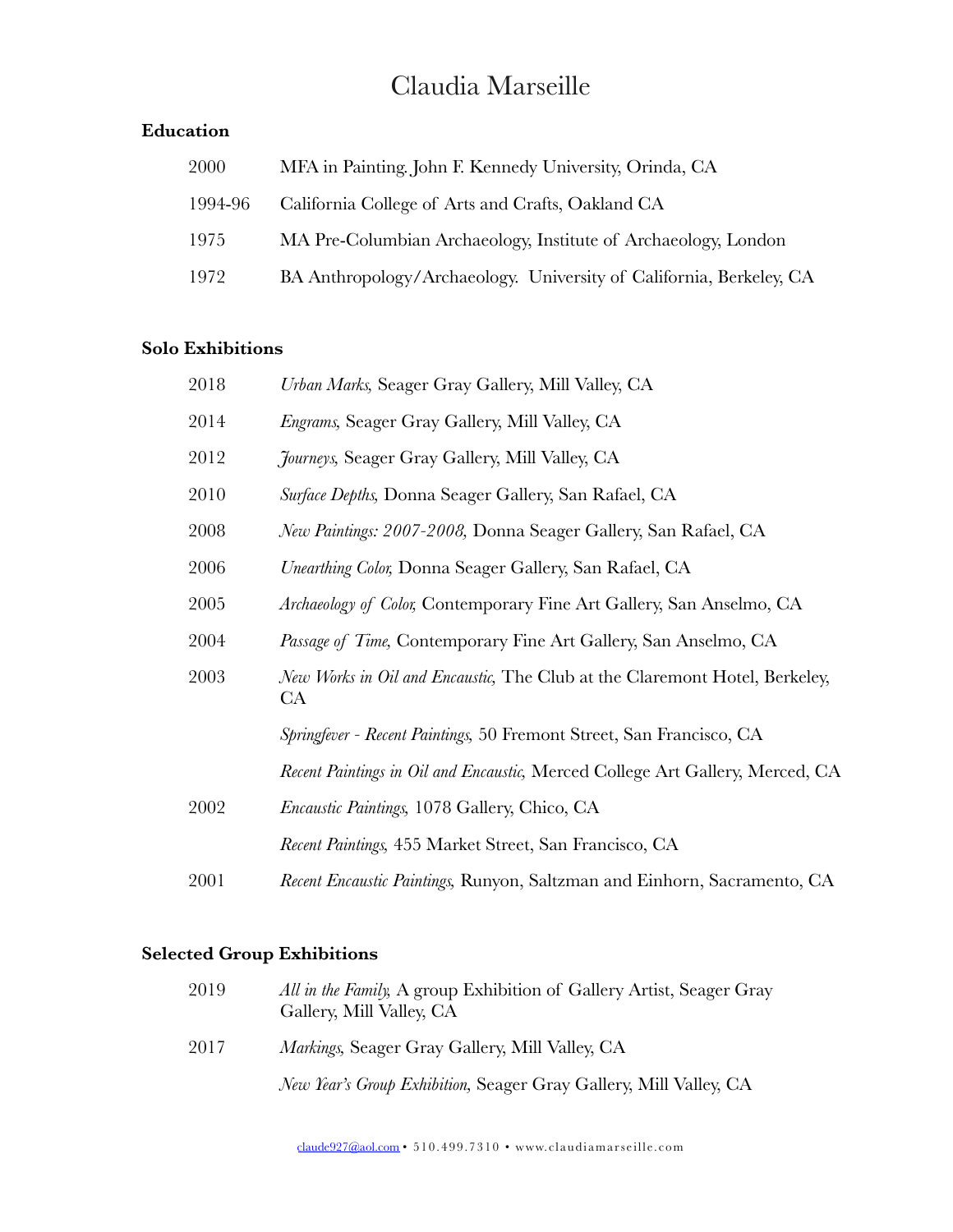### [Claudia Marseille](http://www.claudiamarseille.com/cm/)

*artMkt,* International Art Fair, San Francisco, CA

- 2016 *Holiday Exhibition of select Gallery Artists,* Seager Gray Gallery, Mill Valley, CA
- 2015 *artMkt, International Art Fair, San Francisco, CA Lyrical Abstraction,* Seager Gray Gallery, Mill Valley, CA
- 2014 *New Space Inauguration Show,* Seager Gray Gallery, Mill Valley, CA
- 2013 *artMkt,,* International Art Fair, San Francisco, CA
- 2012 *Inaugural Exhibition,* Gallery 65, McLean, VA
- 2012 *Aqua Art Miami,* International Art Fair, Miami, FL
- 2011 *Aqua Art Miami,* International Art Fair, Miami, FL *Alumni Exhibition*, 3 person show, JFK University Gallery, Berkeley CA *Inaugural Exhibition,* Seager Gray Gallery, Mill Valley, CA
- 2010 *Aqua Art Miami,* International Art Fair, Miami, FL
- 2009 *Alumni Exhibition 2009,* John F. Kennedy University Gallery, Berkeley, CA
- 2007 *Flow Art Fair Miami /* December 6-9 (Exhibited by Donna Seager Gallery)
- 2005 *Grand Opening Exhibition,* Donna Seager Gallery, San Rafael, CA
- 2004 *Contemporary Abstracts,* Alameda Art Center, Alameda, CA *Jack London Square Art Program,* Oakland, CA
- 2003 *2003 National Juried Exhibition,* Artisans, Mill Valley, CA, *2nd prize Juried Annual 2002-2003 Show,* Pro Arts, Oakland, CA *Annual Member's Showcase,* Berkeley Art Center, Berkeley, CA *East Bay Open Studios,* Pro Arts, Oakland, CA
- 2002 *18th Annual Juried Show,* Gallery Route One, Point Reyes, CA *40th Annual Regional Juried Art Show,* Fairfield Visual Arts Association, Fairfield, CA; 1st and 3rd prize for painting, and Juror's award *Recent Paintings,* Matrix Gallery, Sacramento, CA *Recent Works,* Mad River Post, Corporate offices, San Francisco, CA 2001 *Recent Paintings,* Art Foundry Gallery, Sacramento, CA